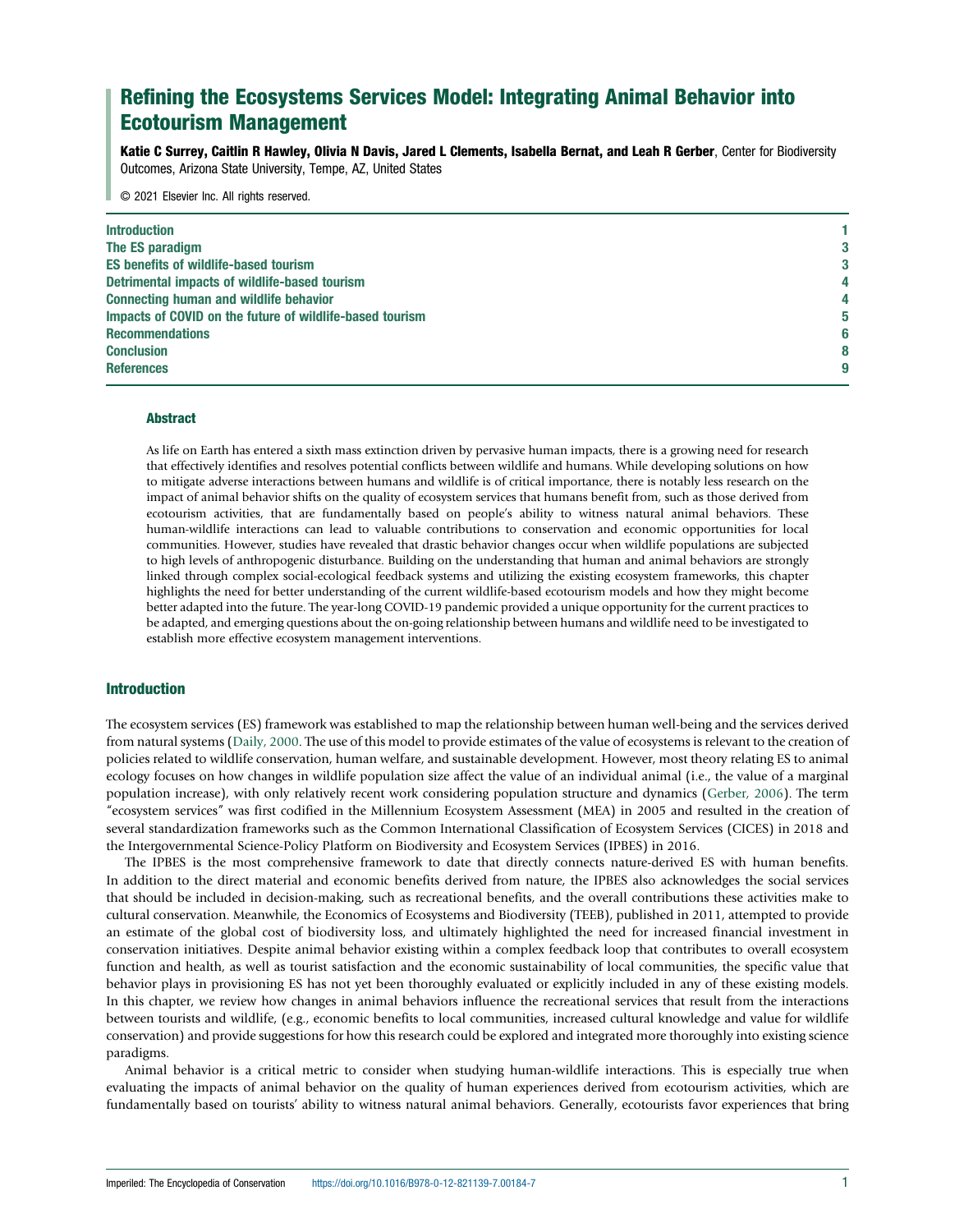<span id="page-1-0"></span>them close to wild species, and these encounters can result in an increase of pro-environment attitudes and financial support towards both local and global conservation efforts from tourists. Additionally, these activities are often heralded as beneficial alternatives to more consumption-based relationships with nature (e.g., hunting, whaling, poaching). However, the automatic adoption of this assumption may unintentionally gloss over some of the more adverse impacts on wildlife.

Chronic exposure to high levels of anthropogenic activity alters animal behavioral responses to human presence and can increase stress levels in the organisms being observed. Ultimately, this can change human-wildlife interactions and thus the net ES provided through these interactions (Fig. 1). Many studies show how increased stress responses in wildlife can lead to negative effects on health and survival, potentially impacting the survival of individuals ([Mullner et al., 2004](#page-8-0); [Ellenberg et al., 2007](#page-8-0)). A consequential decline in population and stress-induced suppression of critical behaviors (e.g., feeding, resting, or caring for offspring), could reduce the ability of wildlife to provide the desired ES to tourists (e.g., more charismatic, or "photogenic" behaviors), resulting in decreased satisfaction and future conservation contributions. However, critical research on these potential feedbacks is currently lacking, and therefore we propose a framework that incorporates understanding of the dynamic changes in both animal and human behavior into a new combined "biosocial" system. This framework can help us understand when activities such as wildlife tourism are beneficial or detrimental to humans and nature and will hopefully contribute to the establishment of more effective conservation management strategies [\(Fig. 3](#page-7-0)).

Prior to the global halt of tourism due to the COVID-19 pandemic, the level of worldwide ecotourism activity was accelerating at an ever-growing rate, primarily due to increasing human populations, urban development, and societal interest in outdoor recreation and exploration. This demand was facilitated by easier planning and travel capabilities ([Newsome, 2020](#page-8-0)), and the commensurate increased demand for ecotourism infrastructure has raised concerns about the potential over-exploitation of natural spaces, especially in locations where tourist activity was relatively unmanaged or unregulated ([Newsome, 2020\)](#page-8-0). High levels of human-induced disturbance can have both direct and indirect impacts on wildlife, through heightened stress responses and behavior modification, pollution, habitat modification, and climate change, all of which can potentially affect our on-going interactions with nature and the myriad of benefits they provide. This unprecedented pause of human activity has provided researchers with a unique opportunity to evaluate the past and present relationship between humans and wildlife and assess ways it can be improved ([Newsome, 2020](#page-8-0)).

We begin this chapter by summarizing the established ES benefits that wildlife-based ecotourism provides, which include educational, cultural, and financial contributions to local and global communities, and we discuss how these may be influenced through shifts in animal behavior. We then synthesize information on the established impacts that tourism can have on wildlife behavior and the role the pandemic has played. Finally, we propose how this relatively unexplored perspective could be applied to considerations about the future of wildlife-based tourism. The drastic changes that occurred to the global tourism industry in the past year spawned many important questions regarding the robustness and sustainability of tourism operations, and how considerations of animal and human behavior feedbacks might potentially shift the existing mindset and practice towards a less impactful and mutually beneficial system. Many conservation programs rely extensively on the income provided from tourism revenue and the evaporation of this funding source has led to a rise in illegal poaching and bush-meat harvesting activity, as many wildlife protection measures (e.g., hiring of rangers, presence of tourist groups) have been reduced or cut entirely, casting a cloud of uncertainty around the fate of many already-endangered species populations. This new area of research could make significant contributions to the studies of animal behavior, ecosystem conservation, wildlife policy and management and help ensure that the benefits of wildlife-based tourism continue into the future.



Fig. 1 Conceptual model of the link between animal and human behaviors, ecosystem service values, and conservation policy.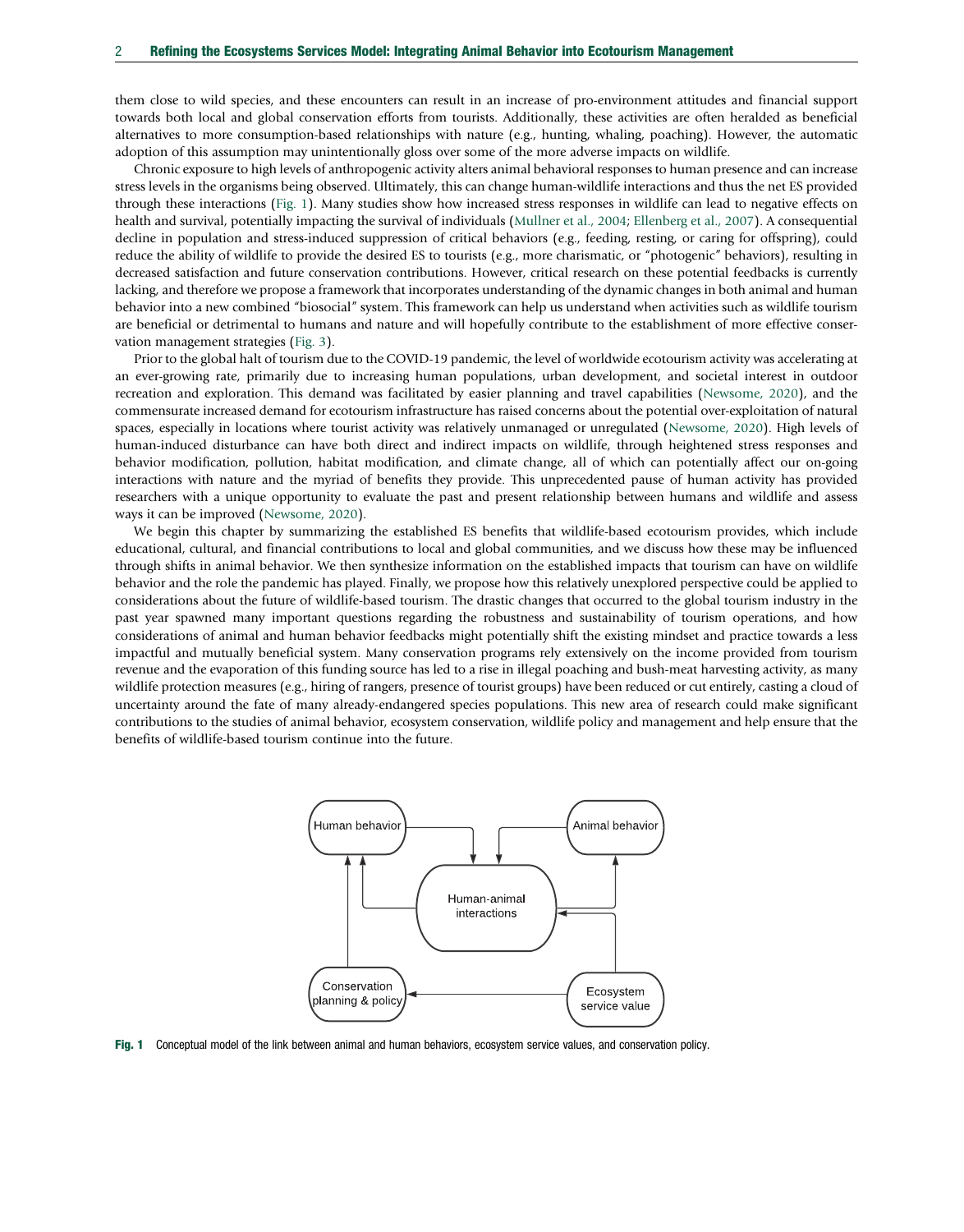## The ES paradigm

The ES paradigm helps identify the net benefits provided by ecosystems and wildlife populations to human well-being and elucidates the relationship between human activities and ecosystem management interventions. Traditionally, ES are defined by the benefits derived from ecosystems, both directly through goods (e.g., timber, food) and processes (e.g., carbon filtration, pollination), as well as indirectly through aesthetic purposes (e.g., cultural and recreational activities). There is also value to be found in the conservation contributions of a system, such as the genetic diversity it hosts and the vital support it provides to other, interconnected biological systems. However, as the flow of these services that occur both between and within systems are not fully understood at this time, it is challenging to ascertain their value ([Daily, 2000](#page-8-0)).

We believe there is a need for a better understanding of the feedback loops that exist between the various parts of the system and how shifts in the consumption rate of an ES can potentially affect the benefits derived ([Fig. 1\)](#page-1-0). For example, wildlife-based tourism, one of the most popular forms of global tourism today, is entirely dependent on the visual, recreational, and intrinsic values a tourist derives from the interaction they have with wildlife. Subsequently, when unregulated, a constant human presence can have drastic effects not only on the occurrence of wildlife species, but also their long-term behavior and population dynamics. For example, astressed animal may spend more time fleeing rather than other necessary survival behaviors such as feeding or caring for offspring [\(Mullner et al., 2004\)](#page-8-0), and if individual animals or even whole populations start to exhibit undesirable behaviors (e.g., fleeing, hiding, aggression) at higher frequencies, or even abandon a traditional habitat all together, this could cause a decline in visitor satisfaction and future visitation rate.

Conversely, if wildlife tourism is appropriately managed from the onset, (e.g., through capacity limits and guide and operator training on proper viewing-procedure), then wildlife will likely continue to exhibit both natural and charismatic behaviors and remain visible for longer periods of time. Both can contribute to overall tourist satisfaction as it allows for more interactive and immersive experiences, which can lead to greater financial contributions to conservation issues as well as overall elevated awareness of both local and global environmental issues ([Tapper, 2006](#page-8-0)). If animals are given the opportunity to exhibit their natural behaviors, their presence can provide humans with the chance to enhance their own appreciation for the natural world, potentially motivating them to want to conserve it. This could create a positive feedback cycle through the further development of responsible and sustainable tourism operations. The relationship between wildlife tourism and the ES value is complex and impacts on larger landscape scale systems can vary substantially, however, as tourism and development continue to expand increasingly into areas shared with wildlife, there are and will be many situations where a fuller appreciation and understanding of animal behavior might be crucial to avoiding negative conflicts and interactions.

#### ES benefits of wildlife-based tourism

Wildlife tourism is an attractive and growing industry due to the wide range of socioeconomic benefits that it provides. The tourism sector itself is arguably the largest market-based contributor to the financing of protected areas ([Twining-Ward et al., 2018, pp. 5\)](#page-8-0), and many national parks and protected areas receive the majority of their funding from donations and admissions fees from visitors, providing the salaries for their rangers and guides as well as contributions to conservation research efforts. In Namibia, tourist dollars contributed significantly to both local conservation efforts as well as approximately \$488 million US dollars to net national income, (see [Twining-Ward et al., 2018](#page-8-0)). Even "theoretical" financial motivation can be derived from ecotourism experiences. At two popular tourist locations in Australia, a whale-watching site and a sea turtle observation tour, 80–98% of surveyed participants were convinced that more action should be taken to protect these two species ([Wilson and Tisdell, 2003\)](#page-8-0). Approximately 87% of respondents at Mon Repos said that their experience inspired them to make more personal contributions to sea turtle conservation efforts, which equates to an estimated AUS \$250,000 dollars in the 1999–2000 tourist season. Overall, the study found that the educational experiences derived at both locations prompted both an increased compassion for the wildlife and a willingness to pay to support conservation efforts, which could theoretically contribute to conservation goals.

Wildlife tourism can also support many cultural services and provide local communities with both increased public engagement and more sustainable livelihoods. A community that can create jobs based on wildlife tourism will theoretically have more incentive to protect their local ecosystem from degradation and is subsequently more likely to develop a collective pro-conservation mindset. A conservation ethic that motivates people to care for their local and often endemic flora and fauna could also establish a sense of unity, empowering individuals with a sense of nationalistic pride or "place" that can carry over into other cultural and spiritual traditions and practices. Cultural benefits are often directly connected to both economic and conservation contributions, as many locals are employed by the tourism industry either working as staff or as natural guides, with some individuals being recruited specifically for their knowledge of the local biodiversity. The presence of an educational guide has also been shown to result in higher likelihood that participating tourists will donate to conservation projects, due to visitors' opportunities to develop a deeper sense of empathy towards the wildlife they view [\(Wilson and Tisdell, 2003;](#page-8-0) [Zeppel and](#page-8-0) [Muloin, 2008\)](#page-8-0).

Increased investment and prioritization of wildlife tourism also provides an alternative and more stable source of income for local peoples, thereby diminishing reliance on poaching and bushmeat markets ([Twining-Ward et al., 2018\)](#page-8-0). In the Okavango Delta in Northern Botswana, tourism activities generated enough income to build homes, provide scholarships, and fund social services in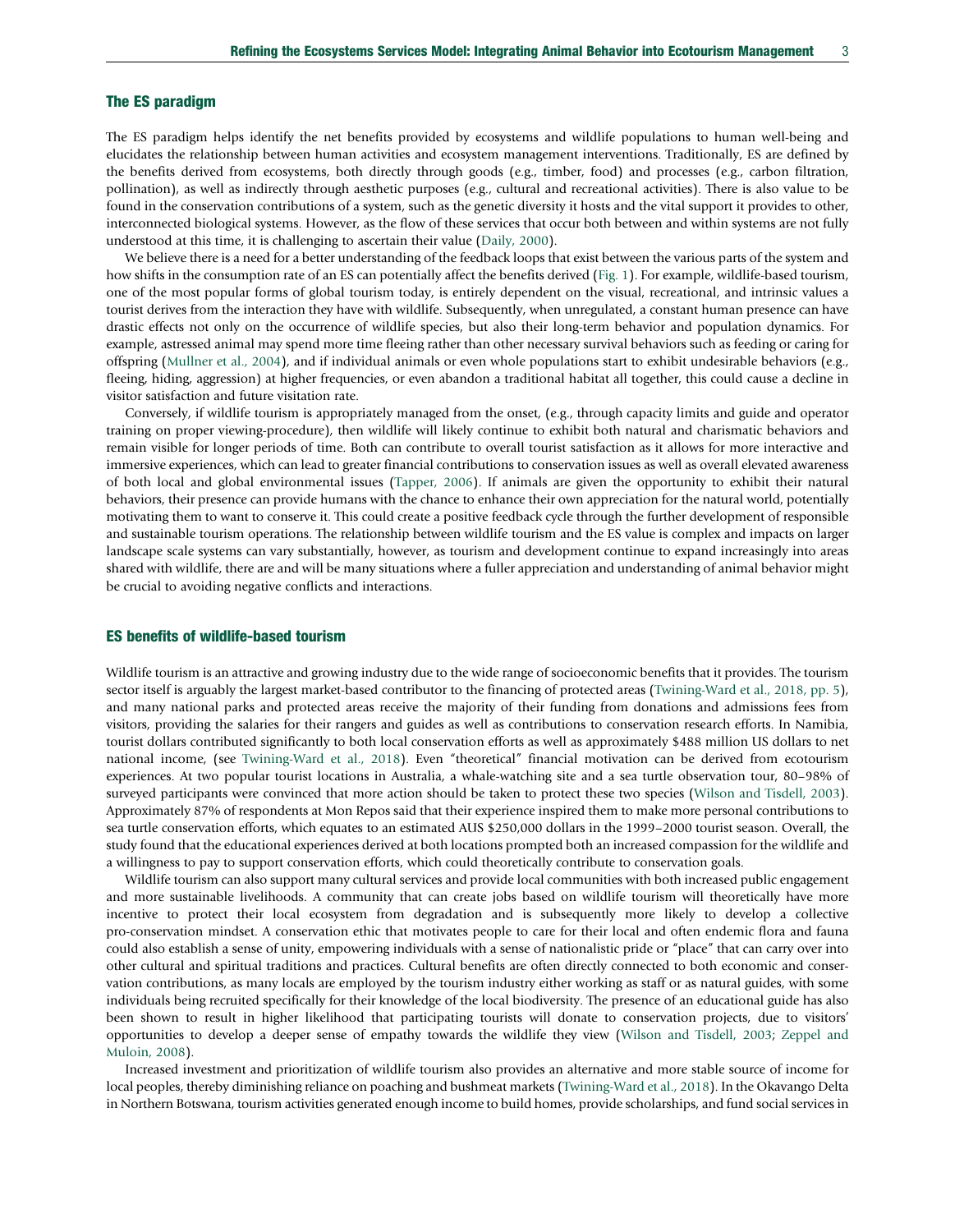the community while simultaneously reducing poaching [\(Twining-Ward et al., 2018](#page-8-0)). However, management strategies involving multiple external stakeholders can sometimes present challenges and limitations to local communities. Unequal wealth distribution can cause conflict between communities and surrounding nature preserves, as some communities are better suited to host tourism than others ([Twining-Ward et al., 2018](#page-8-0)). Failure to address existing tensions that stem from systemic social inequities and policy failure can exacerbate any attempt at conservation intervention as this may cause further schisms between scientists, government, and the local community. Conversely, when communities are provided equal opportunities and are actively involved in decision-making, they can directly experience the benefits of tourism. One example is the Sanctuary at Ol Lentille, Laikipia in Kenya, where profits went towards community healthcare and education in addition to conservation projects ([Twining-Ward et al.,](#page-8-0) [2018\)](#page-8-0). Identifying the ways wildlife and humans can coexist and contribute to each other's well-being should be the goal of sustainable conservation and ecotourism, ([Tapper, 2006\)](#page-8-0). Human agency to participate in conservation efforts can take a variety of forms, whether through donations to conservation organizations, adopting sustainable habits, or even volunteering. These increased contributions, both physical and financial, can provide positive feedback for the ongoing protection of wildlife, ensuring the opportunity of these interactions for future generations.

#### Detrimental impacts of wildlife-based tourism

Without proper management, ecotourism activities can notably affect animal behavior via several ecological, behavioral, and biological pathways. On a broad scale, changes in any one of these domains (i.e., ecology, behavior, or physiology) can drastically alter the downstream consequences to other parts of an ecosystem. Even benign forms of anthropogenic use can be impactful: driving or walking along paths can compact soil and reduce nutrient cycling. Humans often track debris, fungi, trash, or foreign plants into protected areas, which can pollute and even destroy systems through the introduction of invasive, non-native species or pathogens [\(Shannon et al., 2017](#page-8-0)). On a broader scale, many of the charismatic megafauna that are integral to the ecotourism industry are also key contributors to local and landscape-level ecosystem functioning. For example, African elephants (Loxodonta africana) are both popular tourist attractions and landscape architects, affecting vegetation structure and food availability for other species. If these key species are forced out of their habitat or stressed to the point where their population viability is threatened, it may cause potentially unpredictable ecological feedbacks ([Shannon et al., 2017\)](#page-8-0), such as a loss of ES like fertilization from elephant droppings or creation of new water holes.

Anthropogenic presence can also influence prey and predator abundance in an area by causing startle responses in prey, disrupting the hunting of predators, or in extreme cases, causing increased mortality risk (e.g., higher rates of vehicle collisions), ([Shannon et al., 2017\)](#page-8-0). Shifts to prey/predator dynamics can have significant consequences on ecosystem health, altering food chains and causing negative trophic cascades. In the Molokini Marine Life Conservation District, Hawaii, schools of Bluefin trevally (Caranx melampygus) are regularly displaced by tourist boats despite establishment of the area as a Marine Protected Area ([Filous](#page-8-0) [et al., 2017\)](#page-8-0). As Bluefin are key predators in the area, their absence and the resulting disruption of their typical ranging patterns threatens other critical ecosystem functions, which might cause long-term irreparable ecological shifts if management strategies are not implemented for this species. There is also evidence that high tourism levels can induce increased levels of aggression, either towards members of the same species (conspecifics) or towards humans. In a troop of heavily visited Barbary macaques (Macaca sylvanus), rates of in-group aggression were observed at much higher rates when tourist groups were present than when not present ([Maréchal et al., 2016\)](#page-8-0). As Barbary macaques are critically endangered, any perturbation to natural behaviors could impact their overall survival rates, proving detrimental to global conservation efforts. In another study, Hawksbill sea turtles (Eretmochelys imbricata), another critically endangered species, spent notably less time eating, investigating their surroundings, and breathing when approached by recreational divers [\(Hayes et al., 2016](#page-8-0)).

Shifts in wildlife behavior can be important indicators for how species might respond to increased levels of disturbance overall, and clearly within some systems, tourism can be a direct cause of increased aggression and behavioral changes that may also decrease the quality or the sustainability of the tourist attraction. It is not yet known if these interactions can have long-term effects on the health of these wildlife populations, however any behavioral change should still be noted, studied, and considered when making decisions regarding the balance between conservation strategies and ecotourism. Without thoughtful management strategies that prioritize the effects of animal behavior on larger conservation and economic goals, many benefits from these species stand to be lost.

#### Connecting human and wildlife behavior

Despite all the existing literature on the impacts that anthropogenic tourist activities have on wildlife, there remains a surprising lack of research that directly examines how the role of behavior is tied into the ES animals provide for ecotourism. [Greggor et al. \(2019\)](#page-8-0) highlighted the lack of understanding about animal behavior found within conservation management approaches, and suggested this as the reason for the limited success of many conservation efforts. A similar argument could be made for attempts to develop robust, non-impactful tourism activities that foster mutually beneficial interactions between humans and wildlife. While there are many studies that highlight the negative impacts of anthropogenic activity on animal behavior, there are others that demonstrate the lack of relationship or identify disturbance occurring only in select situations. Additionally, the data does not yet currently exist for longer-lived species, on the effects of chronic disturbance on survival and reproduction rate.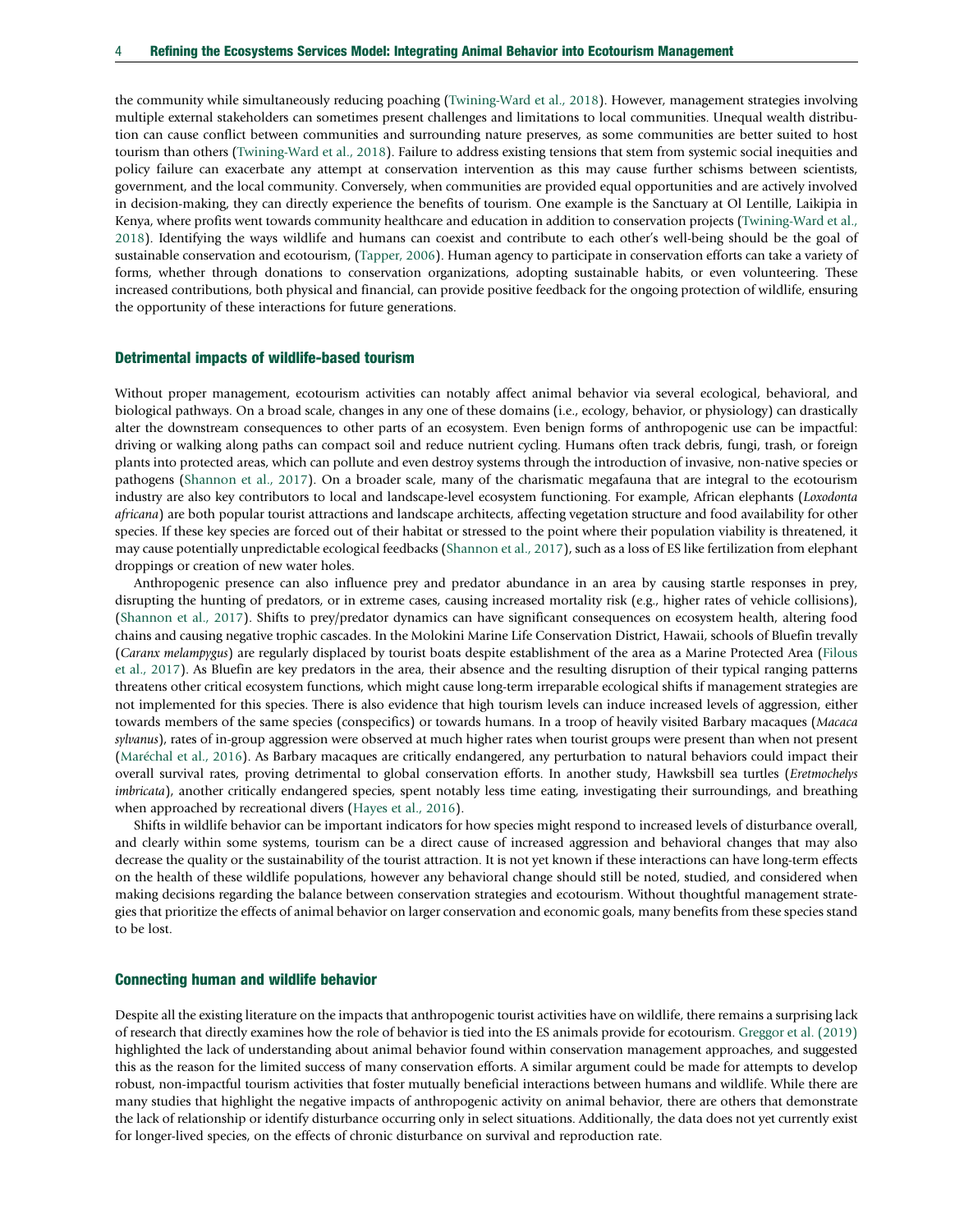While this chapter reviews only some of the current knowledge that exists on the intersection between animal behavior and ES, it is our belief that much more research is required—in both human and animal behavior science—for us to fully realize the potential value these two combined fields will bring to conservation and management. It is imperative that these future investigations consider how the ES benefits of human-wildlife interactions can simultaneously contribute to both education as well as conservation, protecting animals and habitat from harm or alterations to their natural states. Individuals in the fields of wildlife management, ecotourism, animal behavior, and conservation biology would do well to develop and make use of an integrative coupled human-nature framework that both maximizes the benefits of animal behavior as an ecosystem service and minimizes the cost to both humans and wildlife. While specific case studies such as the ones highlighted in this paper ([Mullner et al., 2004](#page-8-0); [Hayes et al.,](#page-8-0) [2016](#page-8-0)) are notable, we recommend research efforts be expanded to include less-charismatic species that may be just as endangered or are important keystone species in a particular ecosystem.

In addition to researching the impacts of anthropogenic disturbance on wildlife, it is critical to examine how communities feel towards their local species as it not only provides a better understanding of in-situ cultural beliefs but provides a framework for how to move forward in conservation efforts with community support. As ecotourism has the potential to be a source of livelihood for an entire community, there are important synergies to be considered between the economic value of ES to people, and the biological value of conserving the species as a whole. Each group of relevant stakeholders may have differing motivations and interests, which all must be considered [\(Tapper, 2006\)](#page-8-0). Conducting focus groups in these communities, establishing citizen science efforts, and involving local scientists and leaders in decision-making will help ensure that there is regional support for both conservation efforts and development regulation. Moreover, such efforts contribute to mitigating the level of undesired outside intervention. It is important that the endeavors to protect animal behavior be both transparent and act in tandem with the goals of the community, so that the needs of tourists are not put ahead of the well-being of locals. One of the most important tools will be education opportunities, for both local communities and for visitors. There are currently some existing wildlife programs that offer certification for ecotourism businesses, but it is not always clear if these certifications are valued by the tourists themselves and therefore these businesses are deliberately sought out (i.e., it is unclear whether the public is aware of what these certifications represent). In order to better protect wildlife and preserve natural behaviors as best as possible, action initiatives need to come from both the consumers and providers of ecosystem services.

### Impacts of COVID on the future of wildlife-based tourism

The year-long pause in human movement and tourism caused by the COVID-19 pandemic has provided natural systems with the chance to recover from years of over-utilization, as exponential increases in visitor numbers over the past few years resulted in varying levels of environmental damage to the local ecosystems at many popular tourist destinations. Already society has observed ways wildlife behavior can shift in the absence of human visitation, with populations returning to previously abandoned habitats, exploiting new territory, or exhibiting hitherto unobserved behaviors. However, as the world starts to reopen and resume pre-pandemic operation levels, the ecotourism industry will need to be patient as wildlife begins to acclimate to human presence once again. The pandemic has forced us to consider how as a society our relationships with outdoor environments may have been changed. Nature is no longer something that we take for granted but has become appreciated and treasured as a chance for physical escape from the confinement of our own rooms and houses. The necessity of adhering to social-distance requirements has led to visitors needing to seek out less-frequented, or previously untouched natural spaces, bringing them into even closer contact with wildlife. Unfortunately, the ability to access nature is not a luxury utilized equally by all members of society. Travel to exotic and remote places on the planet was already something typically enjoyed by those in the traditionally middle and upper classes: those with the resources to travel and time for vacations. As the tourism industry remains constrained by added safety and health protocols (e.g., visitor limits, extra cleaning and sanitization efforts, higher quality requirements), these added costs can potentially be transferred onto visitors, making tourism travel potentially even more restricted to just the wealthy. The events that have transpired in the United States surrounding the concept of racial justice and discrimination, have also brought up serious questions regarding the access to nature and the outdoors, (e.g., Ahmaud Arbery, Christian Cooper), and whether there are other demographic barriers that preclude some members of society from receiving the benefits of these experiences.

Alternatively, we might consider whether the increasing digitization of the world has opened up new potential mediums that could make travel more widely accessible and immersive for a wider range of audiences. Advanced technology such as drones or UAS (unmanned aerial systems) may enable both researchers and tourists to view wildlife from new and innovative perspectives, providing more observational capacity than traditional viewing platforms. As recent studies have revealed a notable lack of response from wildlife to the presence of the UAS, drone technology could arguably make significant contributions to the potential discovery and recording of hitherto unknown wildlife behavior with minimal impact on the study subjects. This is just the beginning of our relationship with this technology, and while more studies are needed to ascertain the potential impacts such innovations may have on different wildlife species, it is worth considering whether these types of technological innovations could successfully be used in the ecotourism industry as well. Just as researchers can gain access to novel behaviors, this media could also enhance viewing opportunities for tourists. For example, most whale watchers will never be able to view more than the arch of whale's back as it dives or the spout from an occasional blowhole hundreds of meters away. Even in a close encounter, either from a whale or dolphin voluntarily approaching the boat, (or the boat illegally getting close to the animal), the size of the animal and the angle of the boat preclude a full appreciation for any exhibited behavior. The bird's-eye perspective offered by drones could provide a more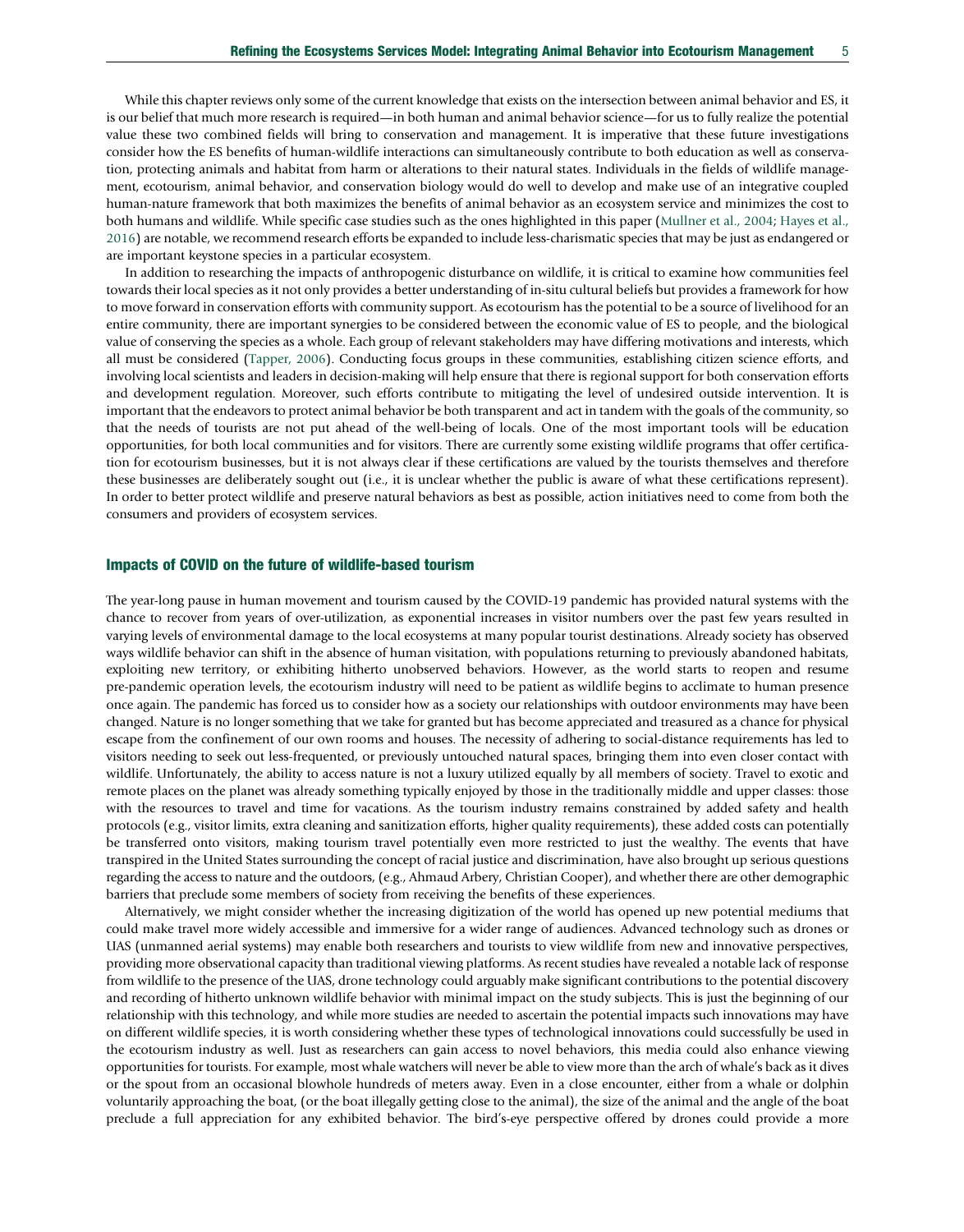comprehensive viewing experience, which could lead to more educational opportunities, as well as more appreciative and satisfied visitors. Visitors can still derive an emotional experience from going out on the boat to search for whales, but such technologies might enable guests to get a closer view once they have been located, without having to physically bring tourists closer to the animals and thereby respecting their rights and well-being. As this technology continues to make its way into the tourism industry, we hope more studies will explore tourism satisfaction that is derived from viewing wildlife through this new lens, to provide conclusive evidence on the efficacy of novel viewing apparatuses as a suitable alternative to traditional wildlife viewing.

## Recommendations

Due to the relative absence of studies that evaluate how ES benefits may be impacted by changes in wildlife behavior, we advocate for the development of a multilayered, feedback-based framework that incorporates these various fields of study (Fig. 2). As outlined previously, there are many established benefits to tourism activities, and therefore we do not advocate for the eradication of wildlife-based tourism altogether. However, in our desire to obtain these benefits, it is imperative to remain cognizant of the often-overlooked intricacies of animal behavior and to ensure the activities of human tourists do not cause undue stress on these wildlife populations. [Berger-Tal et al. \(2011\)](#page-8-0) hypothesizes that animal behavior and conservation could be directly linked through a new discipline called "conservation behavior," and proposes that future research be focused on three major themes: behavioral indicators, human-wildlife behavioral feedback loops, and behavior-based management. Through this integration of animal behavior into existing ES framework, scientists, conservationists, eco-tourism vendors and patrons, and wildlife itself, all stand to benefit [\(Berger-Tal et al., 2011\)](#page-8-0).

Thus, we propose the establishment of "behavior-based" ecotourism management systems and the inclusion of animal behavior in general conservation management and policy decisions, and we make the following recommendations for how this could be achieved [\(Table 1](#page-6-0)). The first is increasing interdisciplinary collaborations and education opportunities. Animal behavior studies would benefit from not remaining firmly embedded within the single lens of biological sciences, but ought to be expanded to include perspectives from other branches of science (e.g., ecology, sustainability, landscape ecology, conservation management, human psychology). It is also important to respect the sovereignty of the local areas where ecotourism businesses and research are conducted ([Tapper, 2006](#page-8-0)), and involves making sure ecotourism operators work in tandem with the local governments to respect local sovereignty and work to balance the boundaries of the species being utilized for ecotourism. Other on-the-ground options include the establishment of business partnerships between tourism operations and local nature reserves to provide tourists with more information about wildlife in more controlled settings. It will also be important to place capacity limits on tourism operations, which may be of even higher priority depending on the habitat and species in question (i.e., when the tourism is centered on endangered species). Regulating and establishing capacity limits on tourism activity will ultimately increase the quality of ecotourism experiences for tourists, by providing wildlife with the space to exhibit normal behaviors [\(Tapper, 2006](#page-8-0)).

Second, it will be imperative that both tourism and conservation management practices develop a more thorough understanding about the motivations of visitors when it comes to participation in wildlife-based tourism activities. According to [Tapper \(2006\),](#page-8-0) many tourists desire more than just photos of animals and want a truly immersive experience where they can observe wildlife exhibiting natural behaviors, even if that means limited viewing opportunities for the public. However, many tour operators may be under the opposing impression that tourists are only motivated by a desire to get as close to animals as possible, which could lead to higher frequencies of disregard for existing policies and regulations. Providing training opportunities for tour operators to enable them to convey important conservation messages to visitors will help ensure that both the educational and conservation benefits of



Fig. 2 Visual representation of how the feedback loop of changes in behavior, ecological and physiology of wildlife, caused by anthropogenic disturbance, can be incorporated into the broader ES framework. Rather than viewing each of these elements as.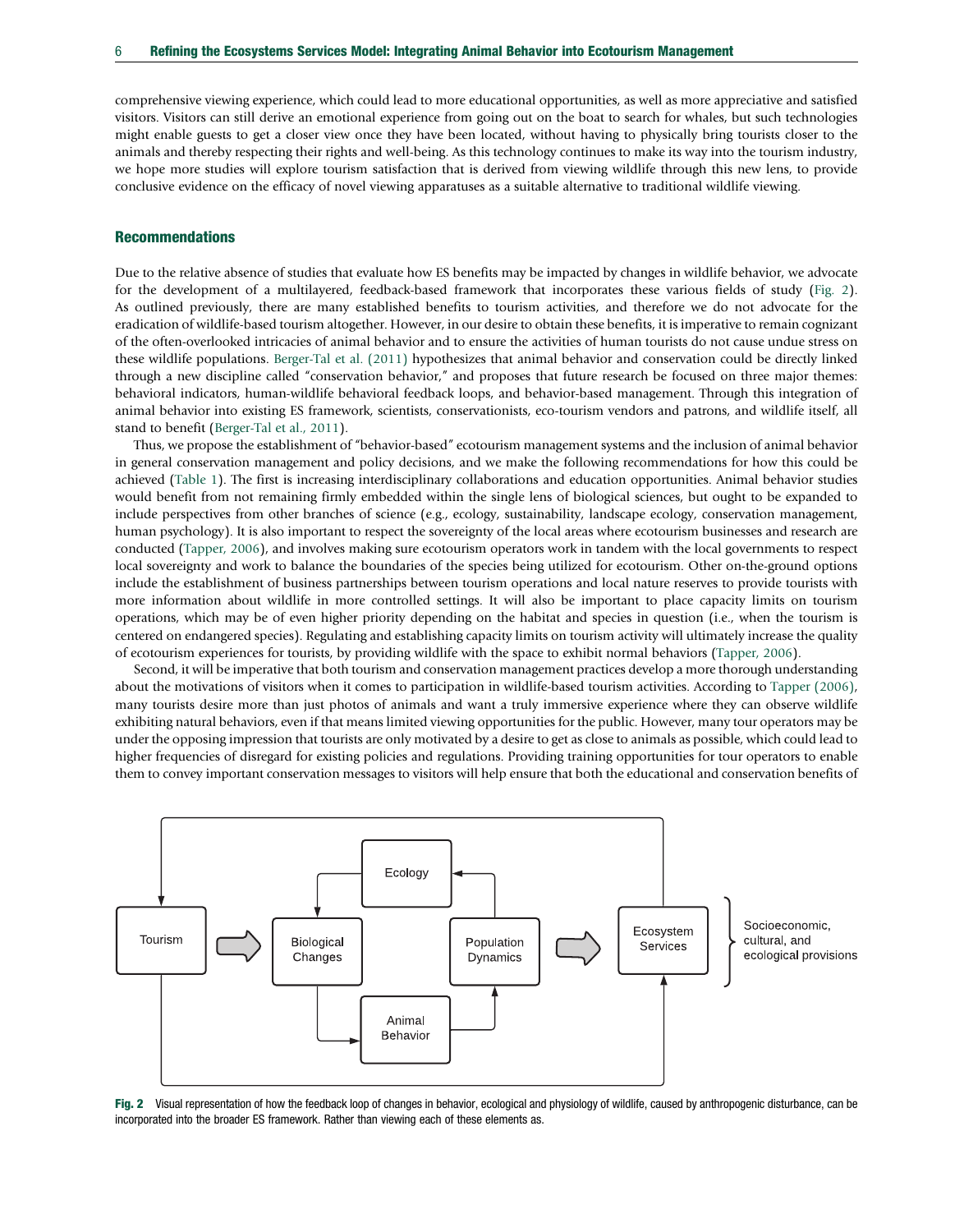<span id="page-6-0"></span>Table 1 A brief list of several of the key problems within the ecotourism system, recommendations for how they could be rectified, the main stakeholder(s) involved that will be required to address it, and examples/case studies of what these problems and solutions can look like.

| Problem                                                                                                                                                                     | Recommendation                                                                                                                                                                                     | Responsible Party                                      | Example                                                                                                                                                                                                                                                                                                                                                                                                         |
|-----------------------------------------------------------------------------------------------------------------------------------------------------------------------------|----------------------------------------------------------------------------------------------------------------------------------------------------------------------------------------------------|--------------------------------------------------------|-----------------------------------------------------------------------------------------------------------------------------------------------------------------------------------------------------------------------------------------------------------------------------------------------------------------------------------------------------------------------------------------------------------------|
| Lack of knowledge of anthropogenic impacts to<br>wildlife due to tourism                                                                                                    | Increase in research on intersections between human and<br>wildlife behavior                                                                                                                       | <b>Scientists</b>                                      | Expanding on studies and funding for research on behavioral responses<br>to tourism in local communities, as well as involving local scientists<br>and expanding on citizen science efforts; (Tapper, 2006).                                                                                                                                                                                                    |
| Unequal distribution of profit/benefits that adversely<br>affects the surrounding communities involved in<br>wildlife tourism.                                              | Interdisciplinary collaborations                                                                                                                                                                   | All                                                    | By forming community trusts, like the Chobe Enclave Conservation Trust<br>in Okavango Delta, income from wildlife tourism has funded<br>households and community projects as well as social services such as<br>providing homes and scholarships (Twining-Ward et al., 2018)                                                                                                                                    |
| Physiological stress responses by animals to tourism/<br>anthropogenic disturbance                                                                                          | Limits on capacity of tourism                                                                                                                                                                      | Tourism operators,<br>scientists, policy makers        | The hormonal stress responses and survival rate of Hoatzin chicks living<br>in ecotourism hotspots was found to be drastically affected by<br>unregulated tourism levels, (Mullner et al., 2004). It was suggested<br>that tourism operators and managers should operate with an<br>understanding of the vulnerable stages of the wildlife being observed.                                                      |
| Lack of adherence to existing regulations                                                                                                                                   | Enforcement of existing policies and regulations, offering<br>incentives when necessary (provided the benefits are<br>actually those desired by the stakeholders)                                  | Government (both local<br>and national level)          | Incorporate a system to monitor local ecotourism businesses to ensure<br>that policies and regulations are being followed. This could include<br>checking for permits and certifications, requiring annual recertification<br>and re-trainings.                                                                                                                                                                 |
| A business-oriented wildlife tourism attraction,<br>neglecting the long term conservation value the<br>experience could provide                                             | Research on values and motivations of tourists                                                                                                                                                     | Scientists, in collaboration<br>with tourism operators | Provision of an educational and guided tour can foster pro-environmental<br>attitudes that lasts even after visiting the attraction, especially by<br>establishing an emotional response to wildlife and a desire to protect<br>wildlife, (Zeppel and Muloin, 2008)                                                                                                                                             |
| Tourists have general lack of knowledge/awareness<br>about wildlife they want to have an experience with<br>and how their activities are contributing to adverse<br>effects | Increase in educational opportunities                                                                                                                                                              | Tourism operators and<br>tourists, local<br>qovernment | Provide training programs in which ecotourism operators are certified in<br>educating tourists about wildlife; incorporate more educational<br>activities for tourists in ecotourism activities. Also create public<br>awareness campaigns that teach tourists about consumer<br>responsibility and patronizing environmentally conscious tourism<br>companies.                                                 |
| Exponential and unregulated expansion of tourism<br>industry                                                                                                                | Establishment of development guidelines that are aligned<br>with conservation goals and limits on number of operators/<br>businesses in specific areas (e.g., licensing or permit<br>requirements) | Government (local and<br>national level)               | Increased communication strategies and information sharing, that allow<br>government officials and decision-makers to have access to the most<br>recent and up to date science. As previously mentioned, decision<br>making would greatly benefit from the inclusion of stakeholders from<br>many diverse backgrounds, and perspectives to encompass all<br>socioeconomic and biological needs, (Tapper, 2006). |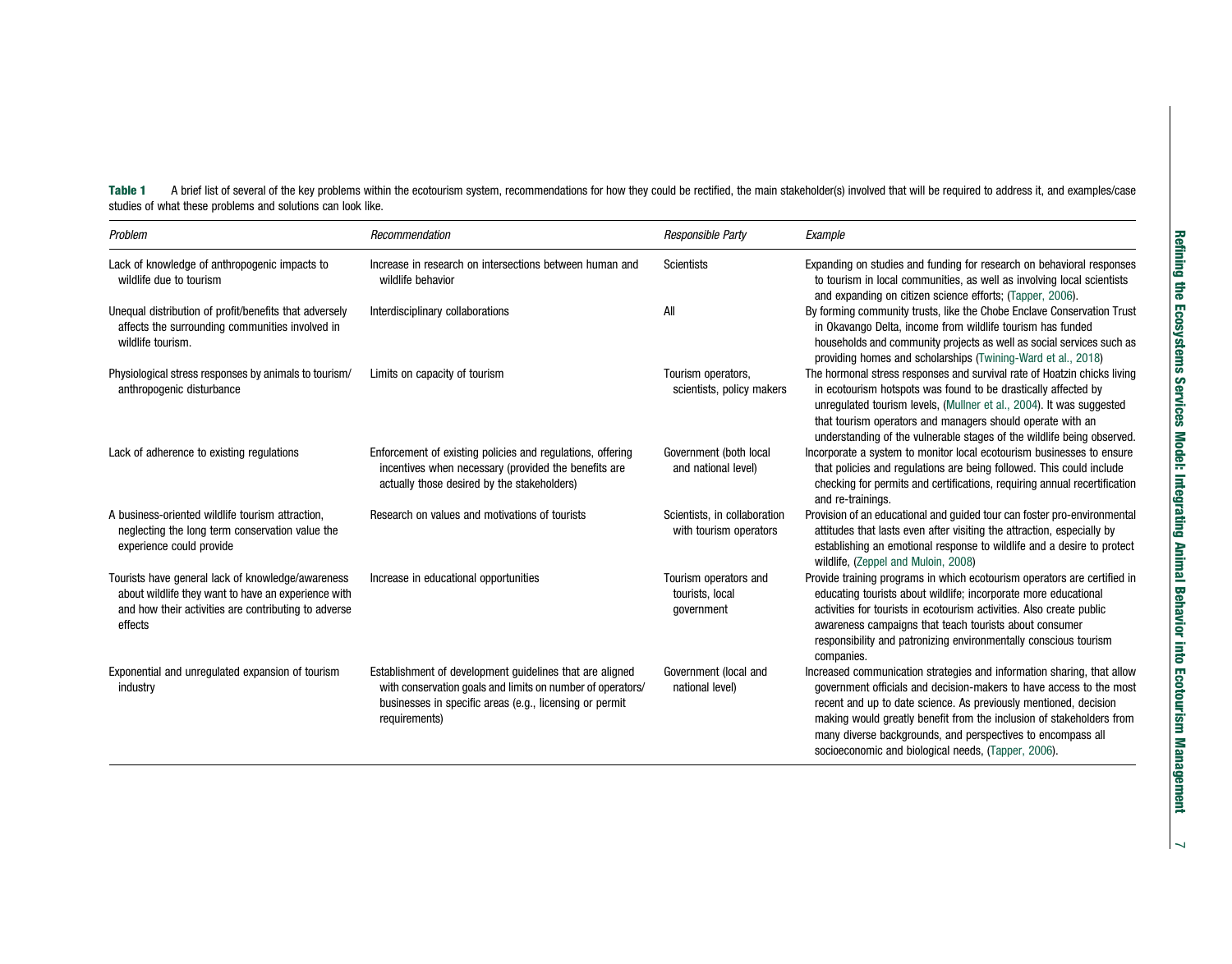<span id="page-7-0"></span>tourism activities are achieved. In this way, the corresponding desire of conservationists to minimize the physiological stress responses (and harm) to species can also serve to maximize the positive experiences of tourists with wildlife, thereby satisfying the needs of all stakeholders with respect to the biological limits of wildlife. By shifting the emphasis to focus on the quality of ecotourism experiences rather than quantity, we can better ensure that the interactions between human tourists and wildlife remain meaningful and significant, potentially contributing to long-term sustainability goals.

# **Conclusion**

The onset of the COVID pandemic, despite its global devastation, has offered respite for much of the natural world, and a chance for humans to re-evaluate our relationship with nature. As we take a step back from our role as active environment influencers, we can instead allow nature to "take the lead," by learning how to adapt our systems to be more integrated with natural cycles, maximizing the benefits for all species (humans included). Just as we humans changed our behaviors to accommodate the shifts in our environment (e.g., COVID), it will be necessary for successful conservation efforts to embrace this more novel concept of "behaviorbased" management to ensure that future development does not cause irreparable harm or drastic alterations to the sustainability of important ecosystem functions. In conclusion, we propose one potential "expanded" version of the traditional ES model, that is integrated with the feedback loops found within the ecotourism system (Fig. 3) which could be used for future research and management planning. Additional exploration will be needed that focuses on coupled systems in all forms—interspecies relationships, local and international interests, effects of crashing climate—ultimately establishing a novel approach to explicitly integrate animal behavioral ecology into conservation planning.

The recommendations laid out in this paper are just some of the potential lenses through which we can view the intersection of conservation behavior and the ES paradigm. Numerous studies have outlined the impactful role that anthropogenic activity can have on wildlife behavior, with many revealing the negative results that can emerge. As a species, humans have always had a fascination with our environment, and it is only natural that we would want to cultivate meaningful and significant interactions with the other species we share it with. However, without proper management, our desire to connect with wildlife has the potential to drastically change the behavior and potentially survival rate of the species we cherish, resulting in a negative feedback loop that can reduce the opportunities for others to enjoy these activities in the future. Wildlife-based tourism is part of a complex bio-social system that encompasses local culture, economics, and conservation ethics, and is ultimately dependent on the ongoing survival and stability of wildlife populations. Thus, we ought to consider the coupled-dynamics of both the biological field of animal behavior and social-economic systems, and advocate for the development of a new biosocial model that is considered in its entirety.



Fig. 3 An expanded version of the ecosystem services framework that incorporates the feedback loop of the animal-behavior based ecotourism system.